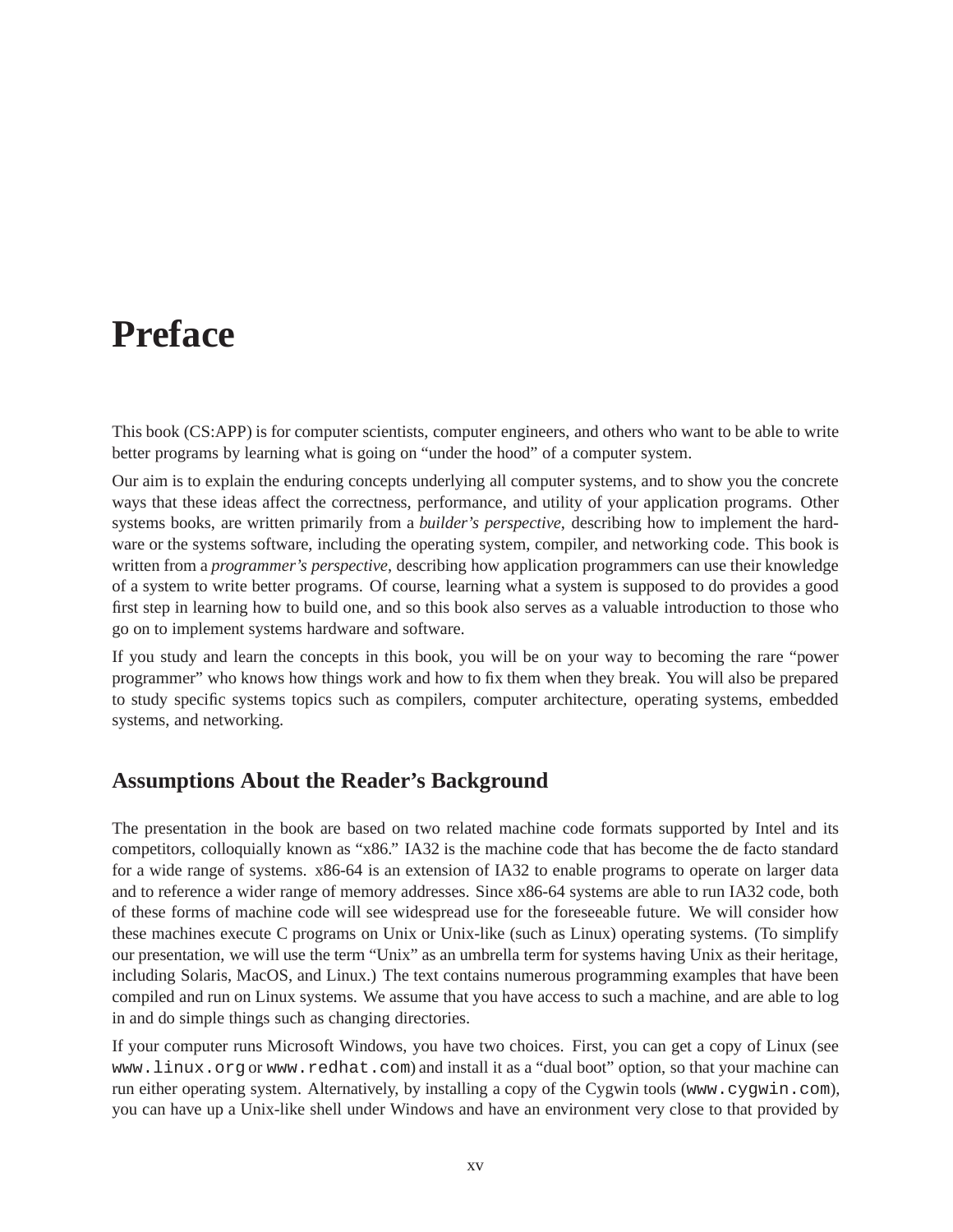Linux. Not all features of Linux are available under Cygwin, however.

We also assume that you have some familiarity with C or C++. If your only prior experience is with Java, the transition will require more effort on your part, but we will help you. Java and C share similar syntax and control statements. However, there are aspects of C, particularly pointers, explicit dynamic memory allocation, and formatted I/O, that do not exist in Java. Fortunately, C is a small language, and it is clearly and beautifully described in the classic "K&R" text by Brian Kernighan and Dennis Ritchie [58]. Regardless of your programming background, consider K&R an essential part of your personal systems library.

Several of the early chapters in the book explore the interactions between C programs and their machinelanguage counterparts. The machine language examples were all generated by the GNU GCC compiler running on IA32 and x86-64 processors. We do not assume any prior experience with hardware, machine language, or assembly-language programming.

#### **New to C?: Advice on the C Programming Language**

To help readers whose background in C programming is weak (or nonexistent), we have also included these special notes to highlight features that are especially important in C. We assume you are familiar with C++ or Java. **End.**

#### **How to Read the Book**

Learning how computer systems work from a programmer's perspective is great fun, mainly because it can be done so actively. Whenever you learn some new thing, you can try it out right away and see the result first hand. In fact, we believe that the only way to learn systems is to *do* systems, either working concrete problems, or writing and running programs on real systems.

This theme pervades the entire book. When a new concept is introduced, it is followed in the text by one or more *practice problems* that you should work immediately to test your understanding. Solutions to the practice problems are at the end of each chapter. As you read, try to solve each problem on your own, and then check the solution to make sure you are on the right track. Each chapter is followed by a set of *homework problems* of varying difficulty. Your instructor has the solutions to the homework problems in an Instructor's Manual. For each homework problem, we show a rating of the amount of effort we feel it will require:

- Should require just a few minutes. Little or no programming required.
- Might require up to 20 minutes. Often involves writing and testing some code. Many of these are derived from problems we have given on exams.
- $\leftrightarrow \bullet$  Requires a significant effort, perhaps 1–2 hours. Generally involves writing and testing a significant amount of code.
- $\leftrightarrow \leftrightarrow A$  lab assignment, requiring up to 10 hours of effort.

Each code example in the text was formatted directly, without any manual intervention, from a C program compiled with GCC and tested on a Linux system. Of course, your system may have a different version of GCC, or a different compiler altogether, and so your compiler might generate different machine code, but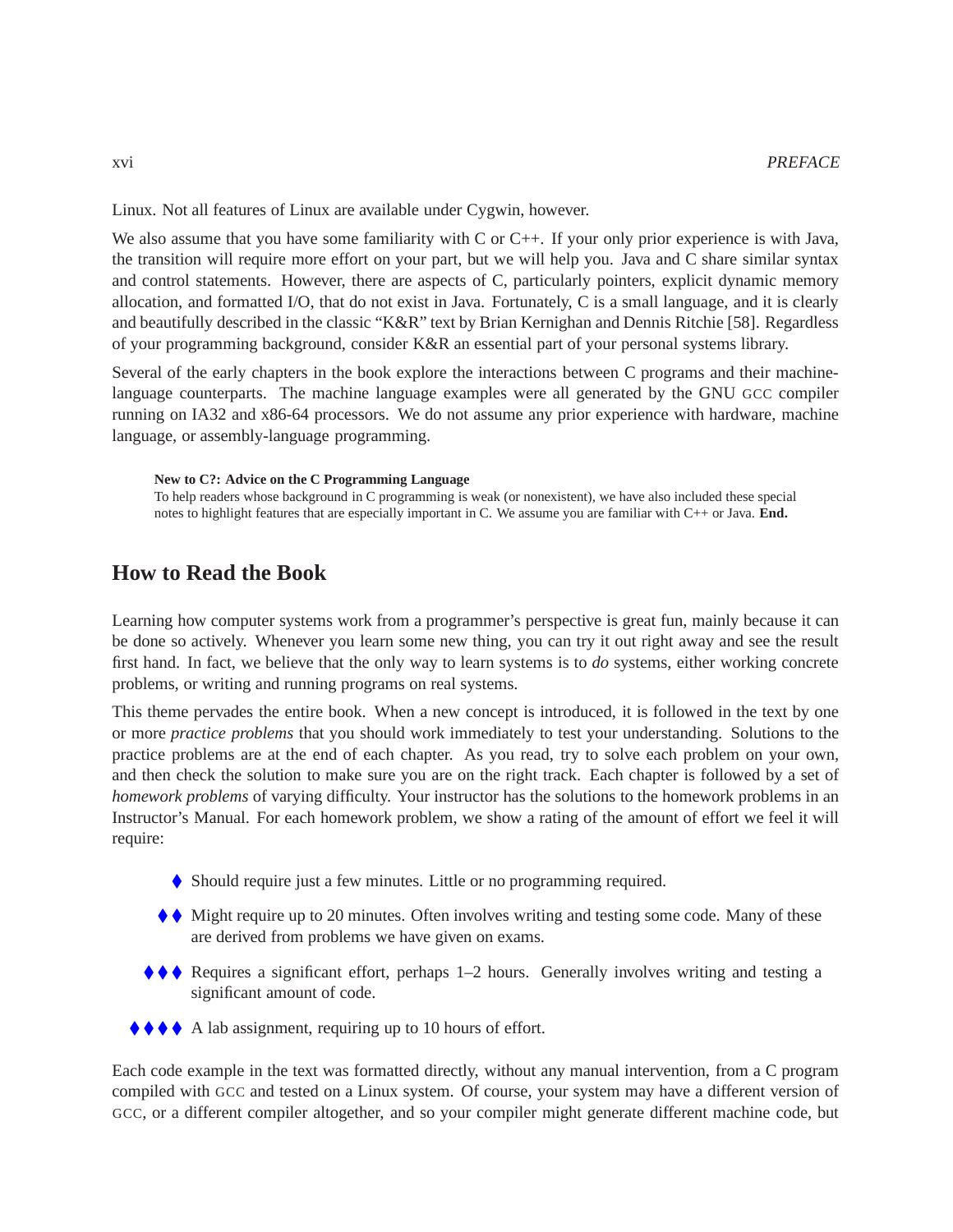the overall behavior should be the same. All of the source code is available from the CS:APP Web page at csapp.cs.cmu.edu. In the text, the file names of the source programs are documented in horizontal bars that surround the formatted code. For example, the program in Figure 1 can be found in the file hello.c in directory code/intro/. We encourage you to try running the example programs on your system as you encounter them.

*code/intro/hello.c*

```
1 #include <stdio.h>
2
3 int main()
4 {
5 printf("hello, world\n");
6 }
```
*code/intro/hello.c*



To avoid having a book that is overwhelming, both in bulk and in content, we have created a number of *web asides* containing material that supplements the main presentation of the book. These asides are referenced within the book with a notation of the form *CHAP*:*TOP*, where *CHAP* is a short encoding of the chapter subject, and *TOP* is short code for the topic that is covered. For example, Web Aside DATA:BOOL contains supplementary material on Boolean algebra for the presentation on data representations in Chapter 2, while Web Aside ARCH:VLOG contains material on describing processor designs using the Verilog hardware description language, supplementing the presentation of processor design in Chapter 4. All of these web asides are available from the CS:APP web page.

#### **Aside: What is an aside?**

You will encounter asides of this form throughout the text. Asides are parenthetical remarks that give you some additional insight into the current topic. Asides serve a number of purposes. Some are little history lessons. For example, where did C, Linux, and the Internet come from? Other asides are meant to clarify ideas that students often find confusing. For example, what is the difference between a cache line, set, and block? Other asides give real-world examples. For example, how a floating-point error crashed a French rocket, or what the geometry of a real IBM disk drive looks like. Finally, some asides are just fun stuff. For example, what is a "hoinky"? **End Aside.**

#### **Origins of the Book**

The book stems from an introductory course that we developed at Carnegie Mellon University in the Fall of 1998, called *15-213: Introduction to Computer Systems* (ICS) [14]. The ICS course has been taught every semester since then, each time to about 150–250 students, ranging from sophomores to masters degree students and with a wide variety of majors. It is a required course for all undergraduates in the CS and ECE departments at Carnegie Mellon, and it has become a prerequisite for most upper-level systems courses.

The idea with ICS was to introduce students to computers in a different way. Few of our students would have the opportunity to build a computer system. On the other hand, most students, including all computer scientists and computer engineers, will be required to use and program computers on a daily basis. So we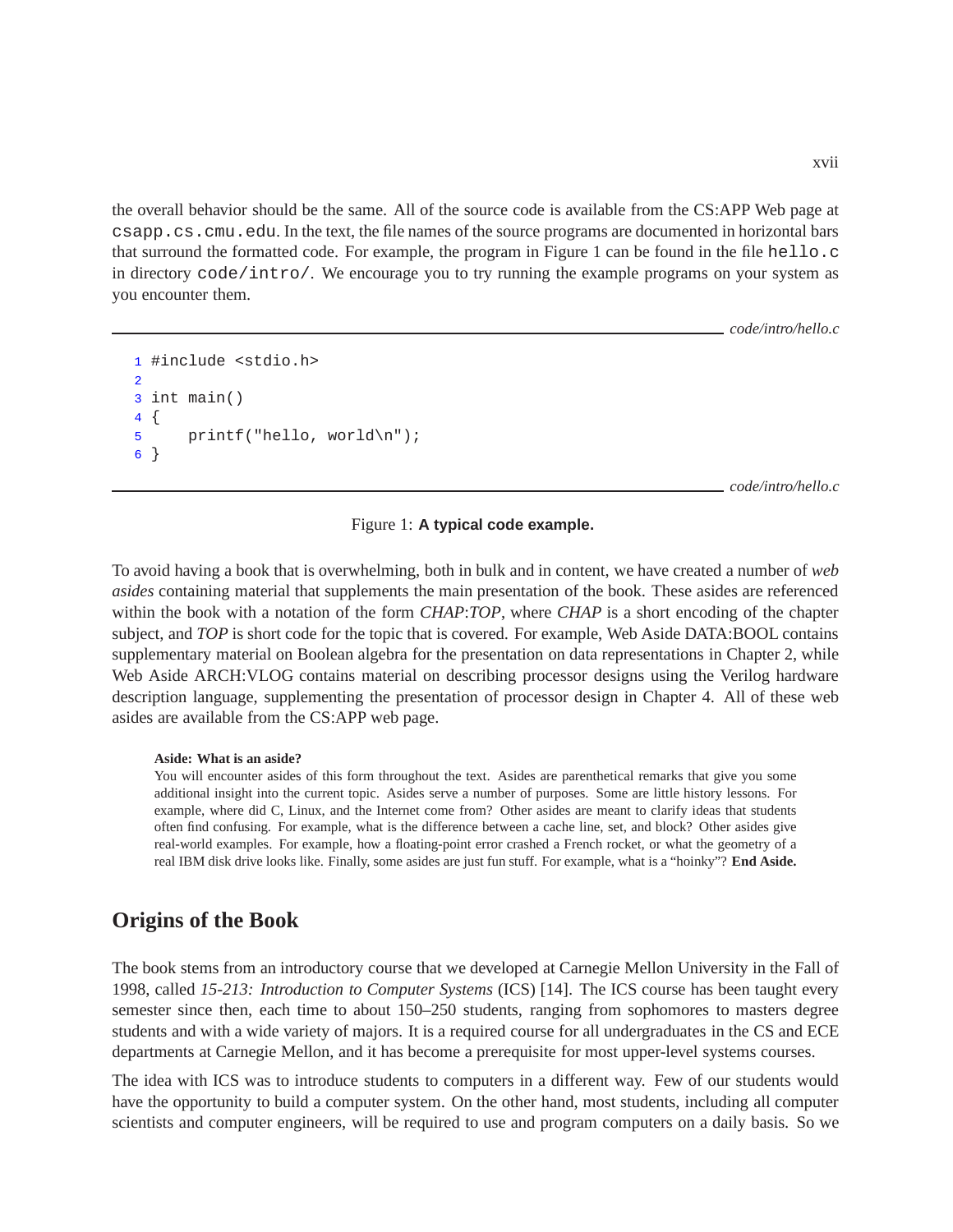decided to teach about systems from the point of view of the programmer, using the following filter: We would cover a topic only if it affected the performance, correctness, or utility of user-level C programs.

For example, topics such as hardware adder and bus designs were out. Topics such as machine language were in, but instead of focusing on how to write assembly language by hand, we would look at how C constructs such as pointers, loops, procedure calls and returns, and switch statements are translated by the compiler. Further, we would take a broader and more wholistic view of the system as both hardware and systems software, covering such topics as linking, loading, processes, signals, performance optimization, I/O, and network and concurrent programming.

This approach allowed us to teach the ICS course in a way that is practical, concrete, hands-on, and exciting for the students. The response from our students and faculty colleagues was immediate and overwhelmingly positive, and we realized that others outside of CMU might benefit from using our approach. Hence this book, which we developed from the ICS lecture notes, and which we have now revised to reflect changes in technology and how computer systems are implemented.

### **Overview of the Book**

The CS:APP book consists of 12 chapters designed to capture the core ideas in computer systems:

- *Chapter 1: A Tour of Computer Systems.* This chapter introduces the major ideas and themes in computer systems by tracing the life cycle of a simple "hello, world" program.
- *Chapter 2: Representing and Manipulating Information.* We cover computer arithmetic, emphasizing the properties of unsigned and two's complement number representations that affect programmers. We consider how numbers are represented and therefore what range of values can be encoded for a given word size. We consider the effect of casting between signed and unsigned numbers. We cover the mathematical properties of arithmetic operations. Students are surprised to learn that the (two's complement) sum or product of two positive numbers can be negative. On the other hand, two's complement arithmetic satisfies the algebraic properties of a ring, and hence a compiler can safely transform multiplication by a constant into a sequence of shifts and adds. We use the bit-level operations of C to demonstrate the principles and applications of Boolean algebra. We cover the IEEE floating point format in terms of how it represents values and the mathematical properties of floating point operations.

Having a solid understanding of computer arithmetic is critical to writing reliable programs. For example, programmers and compilers cannot replace the expression ( $x < y$ ) with ( $x-y < 0$ ) due to the possibility of overflow. They cannot even replace it with the expression  $(-y < -x)$  due to the asymmetric range of negative and positive numbers in the two's complement representation. Arithmetic overflow is a common source of programming errors and security vulnerabilities, yet few other books cover the properties of computer arithmetic from a programmer's perspective.

• *Chapter 3: Machine-Level Representation of Programs.* We teach students how to read the IA32 and x86-64 assembly language generated by a C compiler. We cover the basic instruction patterns generated for different control constructs, such as conditionals, loops, and switch statements. We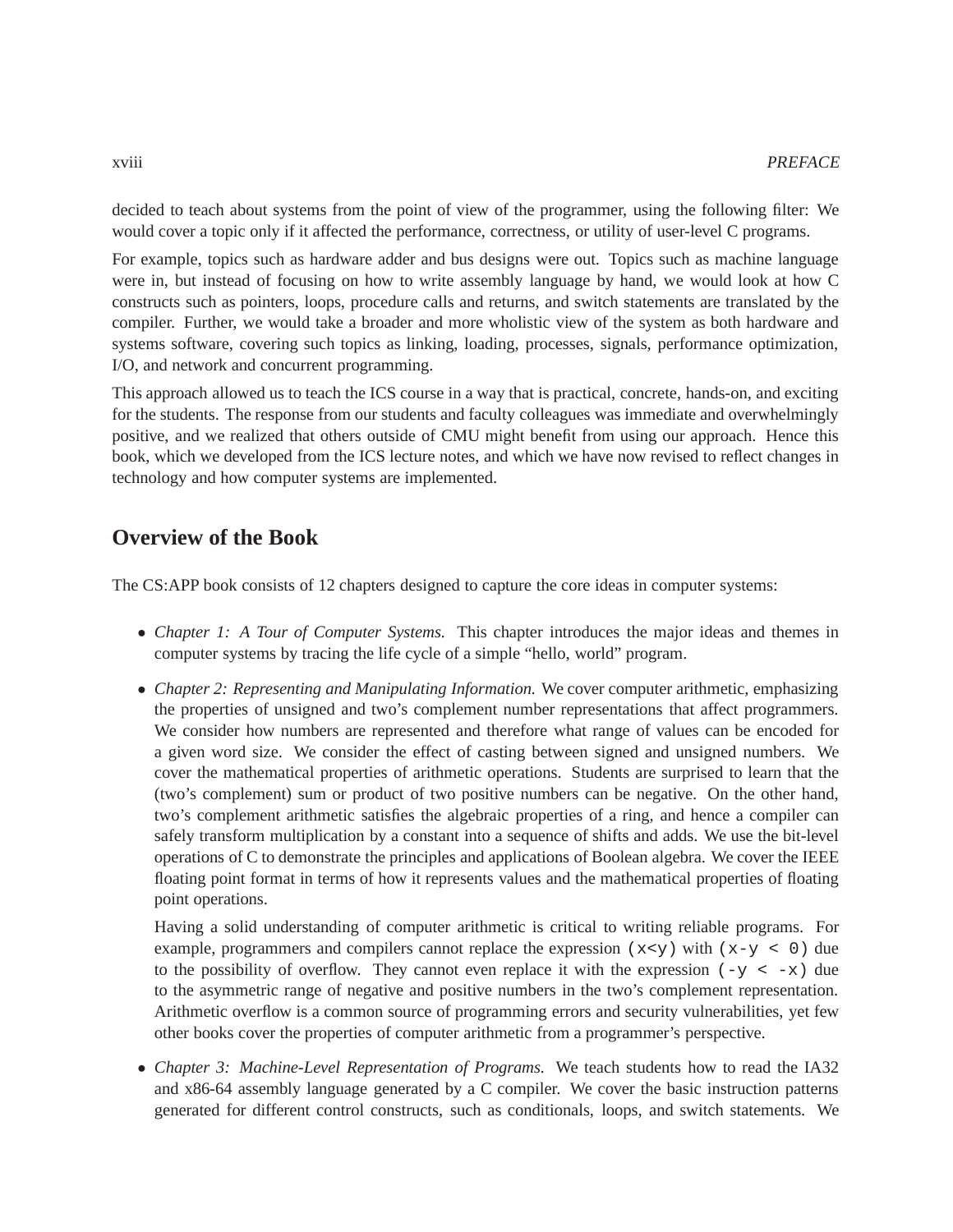cover the implementation of procedures, including stack allocation, register usage conventions and parameter passing. We cover the way different data structures such as structures, unions, and arrays are allocated and accessed. We also use the machine-level view of programs as a way to understand common code security vulnerabilities, such as buffer overflow, and steps that the programmer, the compiler, and the operating system can take to mitigate these threats. Learning the concepts in this chapter helps students become better programmers, because they understand how their programs are represented on the machine. One certain benefit is that students develop a thorough and concrete understanding of pointers.

- *Chapter 4: Processor Architecture.* This chapter covers basic combinational and sequential logic elements and then shows how these elements can be combined in a datapath that executes a simplified subset of the IA32 instruction set called "Y86." We begin with the design of a single-cycle, nonpipelined datapath, which we extend into a five-stage pipelined design. The control logic for the processor designs are described using a simple hardware description language called HCL. Hardware designs written in HCL can be compiled and linked into simulators provided with the textbook, and they can be used to generate Verilog descriptions suitable for synthesis into working hardware.
- *Chapter 5: Optimizing Program Performance.* In this chapter we introduce a number of techniques for improving code performance, with the idea being that programmers learn to write their C code in such a way that a compiler can then generate efficient machine code. We start with transformations that reduce the work to be done by a program and hence should be standard practice when writing any program for any machine. We then progress to transformations that enhance the degree of instructionlevel parallelism in the generated machine code, thereby improving their performance on modern "superscalar" processors. To motivate these transformation, we introduce a simple operational model of how modern out-of-order processors work and show how to measure the potential performance of a program in terms of the critical paths through a graphical representation of a program.
- *Chapter 6: The Memory Hierarchy.* The memory system is one of the most visible parts of a computer system to application programmers. To this point, the students have relied on a conceptual model of the memory system as a linear array with uniform access times. In practice, a memory system is a hierarchy of storage devices with different capacities, costs, and access times. We cover the different types of RAM and ROM memories and the geometry and organization of magnetic-disk and solidstate drives. We describe how these storage devices are arranged in a hierarchy. We show how this hierarchy is made possible by locality of reference. We make these ideas concrete by introducing a unique view of a memory system as a "memory mountain" with ridges of temporal locality and slopes of spatial locality. Finally, we show students how to improve the performance of application programs by improving their temporal and spatial locality.
- *Chapter 7: Linking.* This chapter covers both static and dynamic linking, including the ideas of relocatable and executable object files, symbol resolution, relocation, static libraries, shared object libraries, and position-independent code. Linking is not covered in most systems texts, but we cover it for several reasons. First, some of the most confusing errors that students can encounter are related to glitches during linking, especially for large software packages. Second, the object files produced by linkers are tied to concepts such as loading, virtual memory, and memory mapping.
- *Chapter 8: Exceptional Control Flow.* In this part of the course we break the single-program model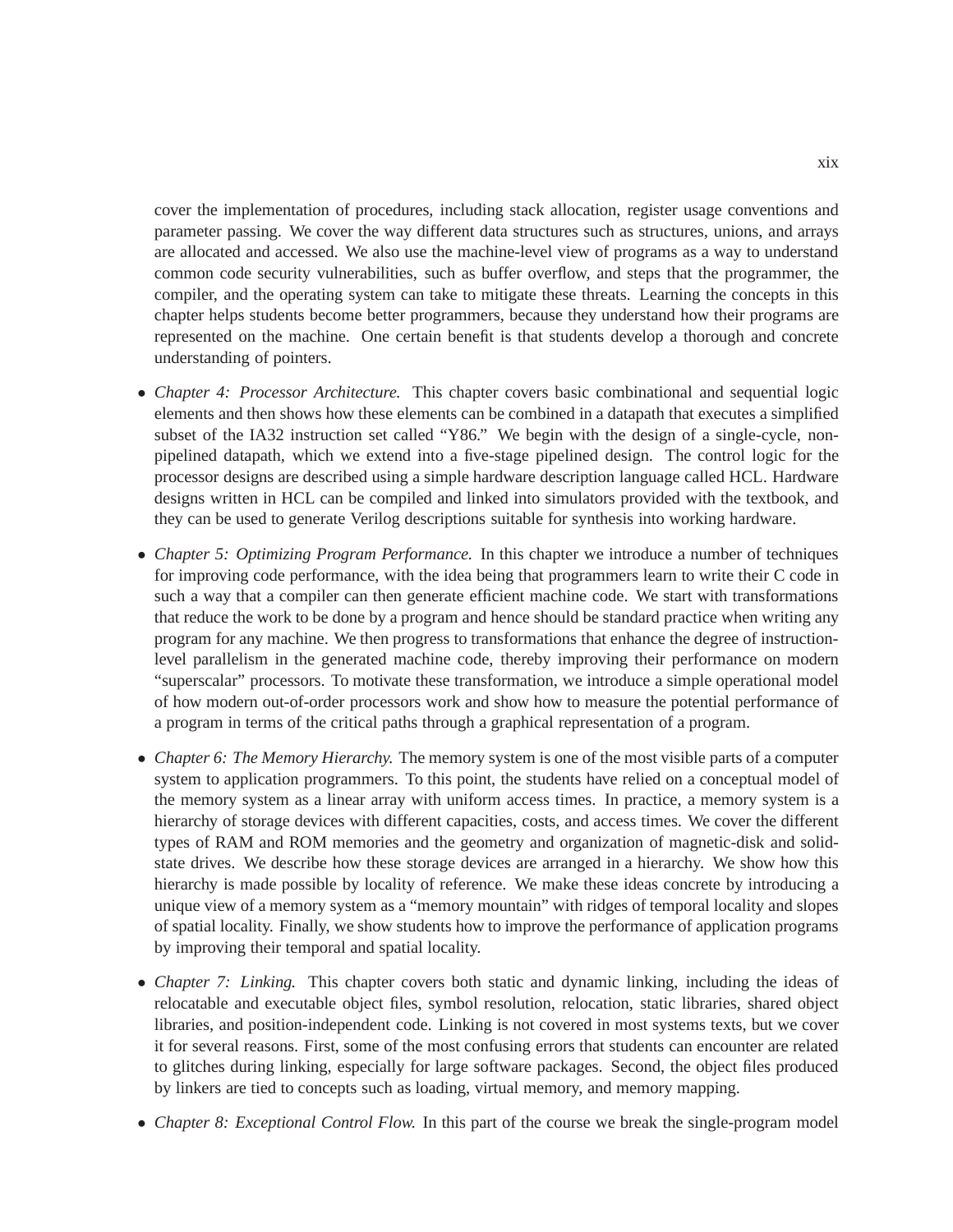by introducing the general concept of exceptional control flow (i.e., changes in control flow that are outside the normal branches and procedure calls). We cover examples of exceptional control flow that exist at all levels of the system, from low-level hardware exceptions and interrupts, to context switches between concurrent processes, to abrupt changes in control flow caused by the delivery of Unix signals, to the nonlocal jumps in C that break the stack discipline.

This is the part of the book where we introduce students to the fundamental idea of a process. Students learn how processes work and how they can be created and manipulated from application programs. We show them how application programmers can make use of multiple processes via Unix system calls. When students finish this chapter, they are able to write a Unix shell with job control. It is also their first introduction to the nondeterministic behavior that arises with concurrent program execution.

- *Chapter 9: Virtual Memory.* Our presentation of the virtual memory system seeks to give students some understanding of how it works and its characteristics. We want students to know how it is that the different simultaneous processes can each use an identical range of addresses, sharing some pages but having individual copies of others. We also cover issues involved in managing and manipulating virtual memory. In particular, we cover the operation of storage allocators such as the Unix malloc and free operations. Covering this material serves several purposes. It reinforces the concept that the virtual memory space is just an array of bytes that the program can subdivide into different storage units. It helps students understand the effects of programs containing memory referencing errors such as storage leaks and invalid pointer references. Finally, many application programmers write their own storage allocators optimized toward the needs and characteristics of the application. This chapter, more than any other, demonstrates the benefit of covering both the hardware and the software aspects of computer systems in a unified way. Traditional computer architecture and operating systems texts cover only part of the virtual memory story.
- *Chapter 10: System-Level I/O.* We cover the basic concepts of Unix I/O such as files and descriptors. We describe how files are shared, how I/O redirection works, and how to access file metadata. We also develop a robust buffered I/O package that deals correctly with short counts. We cover the C standard I/O library and its relationship to Unix I/O, focusing on limitations of standard I/O that make it unsuitable for network programming. In general, the topics covered in this chapter are building blocks for the next two chapters on network and concurrent programming.
- *Chapter 11: Network Programming.* Networks are interesting I/O devices to program, tying together many of the ideas that we have studied earlier in the text, such as processes, signals, byte ordering, memory mapping, and dynamic storage allocation. Network programs also provide a compelling context for concurrency, which is the topic of the next chapter. This chapter is a thin slice through network programming that gets the students to the point where they can write a Web server. We cover the client-server model that underlies all network applications. We present a programmer's view of the Internet, and show students how to write Internet clients and servers using the sockets interface. Finally, we introduce HTTP and develop a simple iterative Web server.
- *Chapter 12: Concurrent Programming*. This chapter introduces students to concurrent programming using Internet server design as the running motivational example. We compare and contrast the three basic mechanisms for writing concurrent programs — processes, I/O multiplexing, and threads —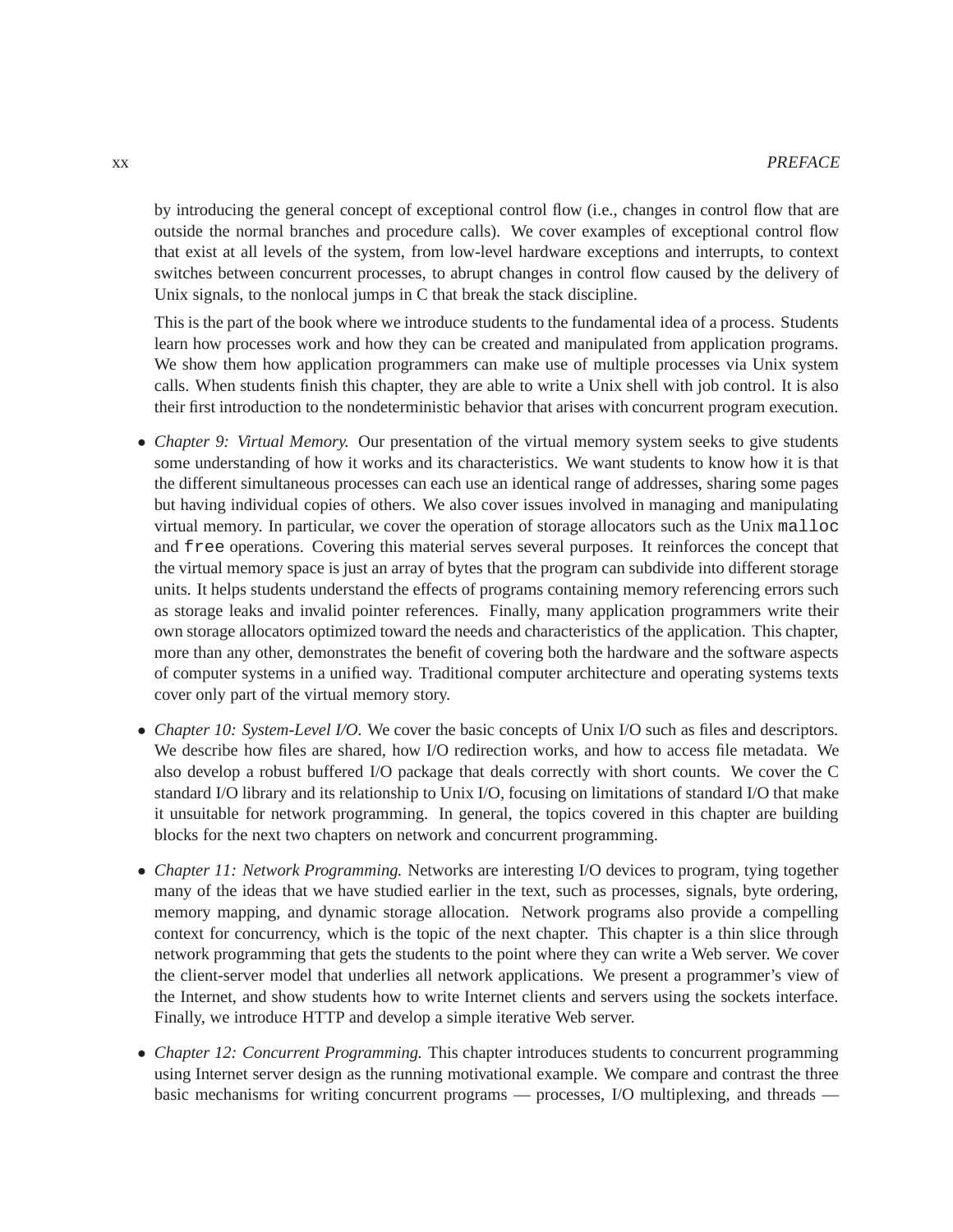and show how to use them to build concurrent Internet servers. We cover basic principles of synchronization using  $P$  and  $V$  semaphore operations, thread safety and reentrancy, race conditions, and deadlocks. We also describe the use of thread-level programming to express parallelism in an application program, enabling faster execution on multi-core processors.

### **Courses Based on the Book**

Instructors can use the CS:APP book to teach five different kinds of systems courses (Figure 2). The particular course depends on curriculum requirements, personal taste, and the backgrounds and abilities of the students. From left to right in the figure, the courses are characterized by an increasing emphasis on the programmer's perspective of a system. Here is a brief description:

- **ORG**: A computer organization course with traditional topics covered in an untraditional style. Traditional topics such as logic design, processor architecture, assembly language, and memory systems are covered. However, there is more emphasis on the impact for the programmer. For example, data representations are related back to the data types and operations of C programs, and the presentation on assembly code is based on machine code generated by a C compiler, rather than hand-written assembly code.
- **ORG**+: The ORG course with additional emphasis on the impact of hardware on the performance of application programs. Compared to ORG, students learn more about code optimization and about improving the memory performance of their C programs.
- **ICS**: The baseline ICS course, designed to produce enlightened programmers who understand the impact of the hardware, operating system, and compilation system on the performance and correctness of their application programs. A significant difference from ORG+ is that low-level processor architecture is not covered. Instead, programmers work with a higher-level model of a modern out-of-order processor. The ICS course fits nicely into a 10-week quarter, and can also be stretched to a 15-week semester if covered at a more leisurely pace.
- **ICS+**: The baseline ICS course with additional coverage of systems programming topics such as system-level I/O, network programming, and concurrent programming. This is the semester-long Carnegie Mellon course, which covers every chapter in CS:APP except low-level processor architecture.
- **SP**: A systems programming course. Similar to the ICS+ course, but drops floating point and performance optimization, and places more emphasis on systems programming, including process control, dynamic linking, system-level I/O, network programming, and concurrent programming. Instructors might want to supplement from other sources for advanced topics such as daemons, terminal control, and Unix IPC.

The main message of Figure 2 is that the CS:APP book gives a lot of options to students and instructors. If you want your students to be exposed to lower-level processor architecture, then that option is available via the ORG and ORG+ courses. On the other hand, if you want to switch from your current computer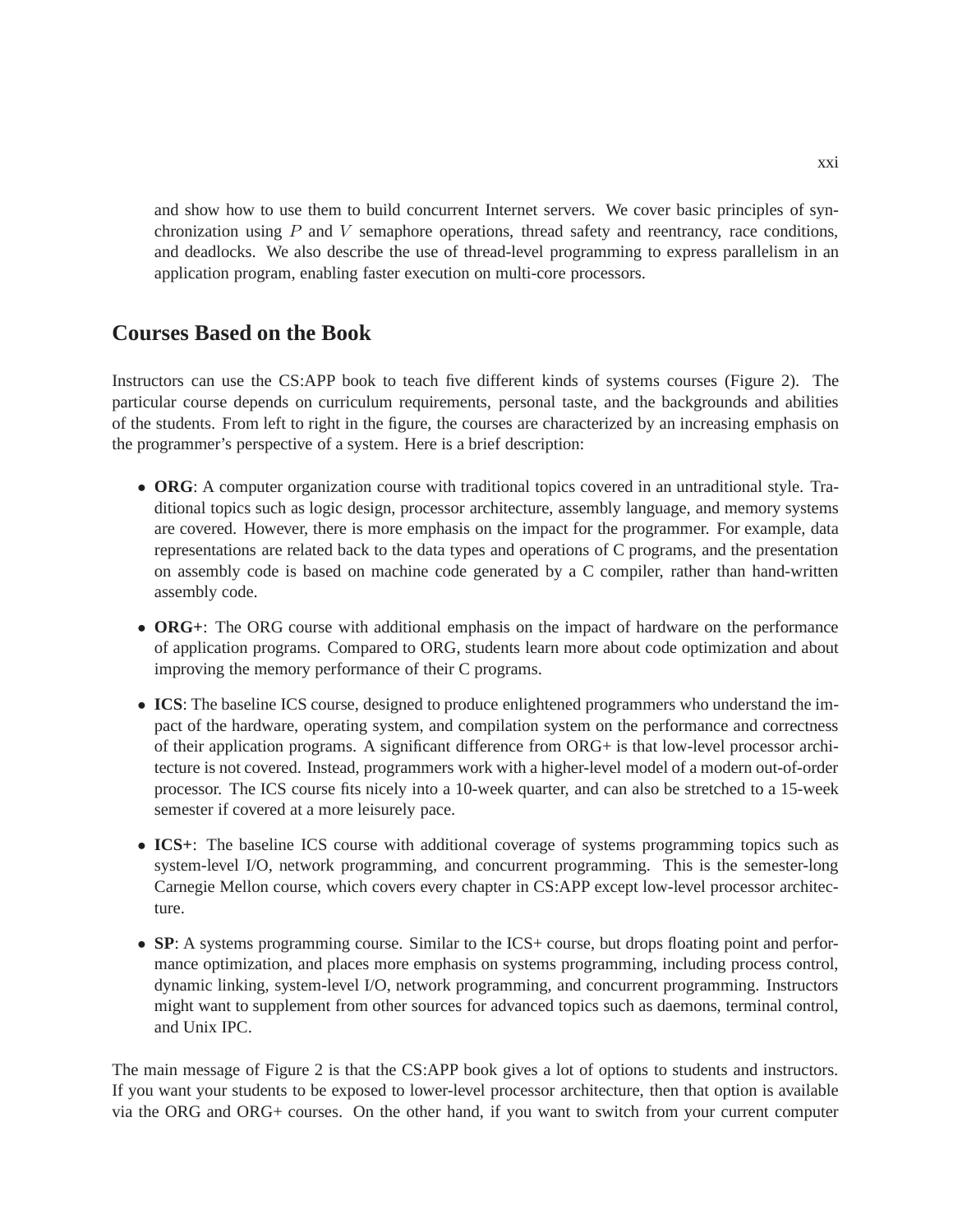|         |                          |             |        | Course      |             |             |
|---------|--------------------------|-------------|--------|-------------|-------------|-------------|
| Chapter | Topic                    | <b>ORG</b>  | $ORG+$ | <b>ICS</b>  | $ICS+$      | <b>SP</b>   |
|         | Tour of systems          |             |        |             |             |             |
| 2       | Data representation      |             |        |             |             | $\odot$ (d) |
| 3       | Machine language         |             |        |             |             |             |
| 4       | Processor architecture   |             |        |             |             |             |
| 5       | Code optimization        |             |        |             |             |             |
| 6       | Memory hierarchy         | $\odot$ (a) |        |             |             | $\odot$ (a) |
| 7       | Linking                  |             |        | $\odot$ (c) | $\odot$ (c) |             |
| 8       | Exceptional control flow |             |        |             |             |             |
| 9       | Virtual memory           | $\odot$ (b) |        |             |             |             |
| 10      | System-level I/O         |             |        |             |             |             |
| 11      | Network programming      |             |        |             |             |             |
| 12      | Concurrent programming   |             |        |             |             |             |

Figure 2: **Five systems courses based on the CS:APP book.** Notes: (a) Hardware only, (b) No dynamic storage allocation, (c) No dynamic linking, (d) No floating point. ICS+ is the 15-213 course from Carnegie Mellon.

organization course to an ICS or ICS+ course, but are wary are making such a drastic change all at once, then you can move towards ICS incrementally. You can start with ORG, which teaches the traditional topics in an non-traditional way. Once you are comfortable with that material, then you can move to ORG+, and eventually to ICS. If students have no experience in C (for example they have only programmed in Java), you could spend several weeks on C and then cover the material of ORG or ICS.

Finally, we note that the ORG+ and SP courses would make a nice two-term (either quarters or semesters) sequence. Or you might consider offering ICS+ as one term of ICS and one term of SP.

# **Classroom-Tested Laboratory Exercises**

The ICS+ course at Carnegie Mellon receives very high evaluations from students. Median scores of 5.0/5.0 and means of 4.6/5.0 are typical for the student course evaluations. Students cite the fun, exciting, and relevant laboratory exercises as the primary reason. The labs are available from the CS:APP Web page. Here are examples of the labs that are provided with the book:

- *Data Lab.* This lab requires students to implement simple logical and arithmetic functions, but using a highly restricted subset of C. For example, they must compute the absolute value of a number using only bit-level operations. This lab helps students understand the bit-level representations of C data types and the bit-level behavior of the operations on data.
- *Binary Bomb Lab.* A *binary bomb* is a program provided to students as an object code file. When run, it prompts the user to type in 6 different strings. If any of these is incorrect, the bomb "explodes," printing an error message and logging the event on a grading server. Students must "defuse" their own unique bomb by disassembling and reverse engineering the program to determine what the 6 strings should be. The lab teaches students to understand assembly language, and also forces them to learn how to use a debugger.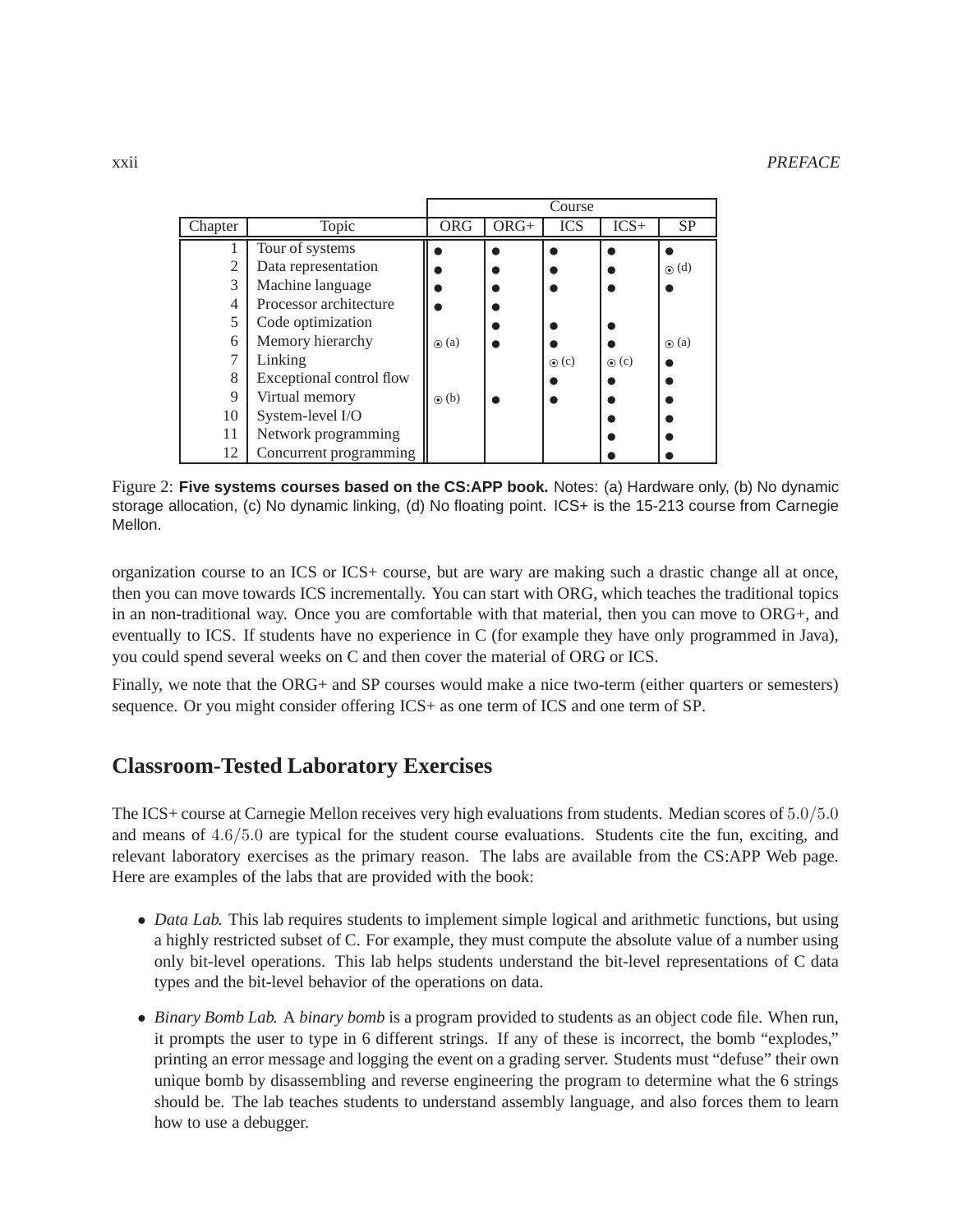- *Buffer Overflow Lab.* Students are required to modify the run-time behavior of a binary executable by exploiting a buffer overflow vulnerability. This lab teaches the students about the stack discipline and teaches them about the danger of writing code that is vulnerable to buffer overflow attacks.
- *Architecture Lab.* Several of the homework problems of Chapter 4 can be combined into a lab assignment, where students modify the HCL description of a processor to add new instructions, change the branch prediction policy, or add or remove bypassing paths and register ports. The resulting processors can be simulated and run through automated tests that will detect most of the possible bugs. This lab lets students experience the exciting parts of processor design without requiring a complete background in logic design and hardware description languages.
- *Performance Lab.* Students must optimize the performance of an application kernel function such as convolution or matrix transposition. This lab provides a very clear demonstration of the properties of cache memories and gives them experience with low-level program optimization.
- *Shell Lab.* Students implement their own Unix shell program with job control, including the  $\text{ctrl}$   $\text{c}$ and ctrl-z keystrokes, fg, bg, and jobs commands. This is the student's first introduction to concurrency, and gives them a clear idea of Unix process control, signals, and signal handling.
- *Malloc Lab.* Students implement their own version of malloc, free, and (optionally) realloc. This lab gives students a clear understanding of data layout and organization, and requires them to evaluate different trade-offs between space and time efficiency.
- *Proxy Lab.* Students implement a concurrent Web proxy that sits between their browser and the rest of the World Wide Web. This lab exposes the students to such topics as web clients and servers, and ties together many of the concepts from the course, such as byte ordering, file I/O, process control, signals, signal handling, memory mapping, sockets, and concurrency. Students like being able to see there programs in action with real web browsers and web servers.

The CS:APP Instructor's Manual has a detailed discussion of the labs, as well as directions for downloading the support software.

#### **Changes from the First Edition**

The first edition of this book was published with a copyright of 2003. Considering the rapid evolution of computer technology, the book content held up surprisingly well. Intel IA32 machines running Unix-like operating systems and programmed in C proved to be a combination that continues to encompass many systems today. Changes in hardware technology and compilers and our own experience in teaching the material have prompted a substantial revision.

Here are some of the more significant changes:

• *Chapter 2: Representing and Manipulating Information.* We have tried to make this material more accessible, with more careful explanations of concepts and with many more practice and homework problems. We moved some of the more theoretical aspects to web asides. We also describe some of the security vulnerabilities that arise due to the overflow properties of computer arithmetic.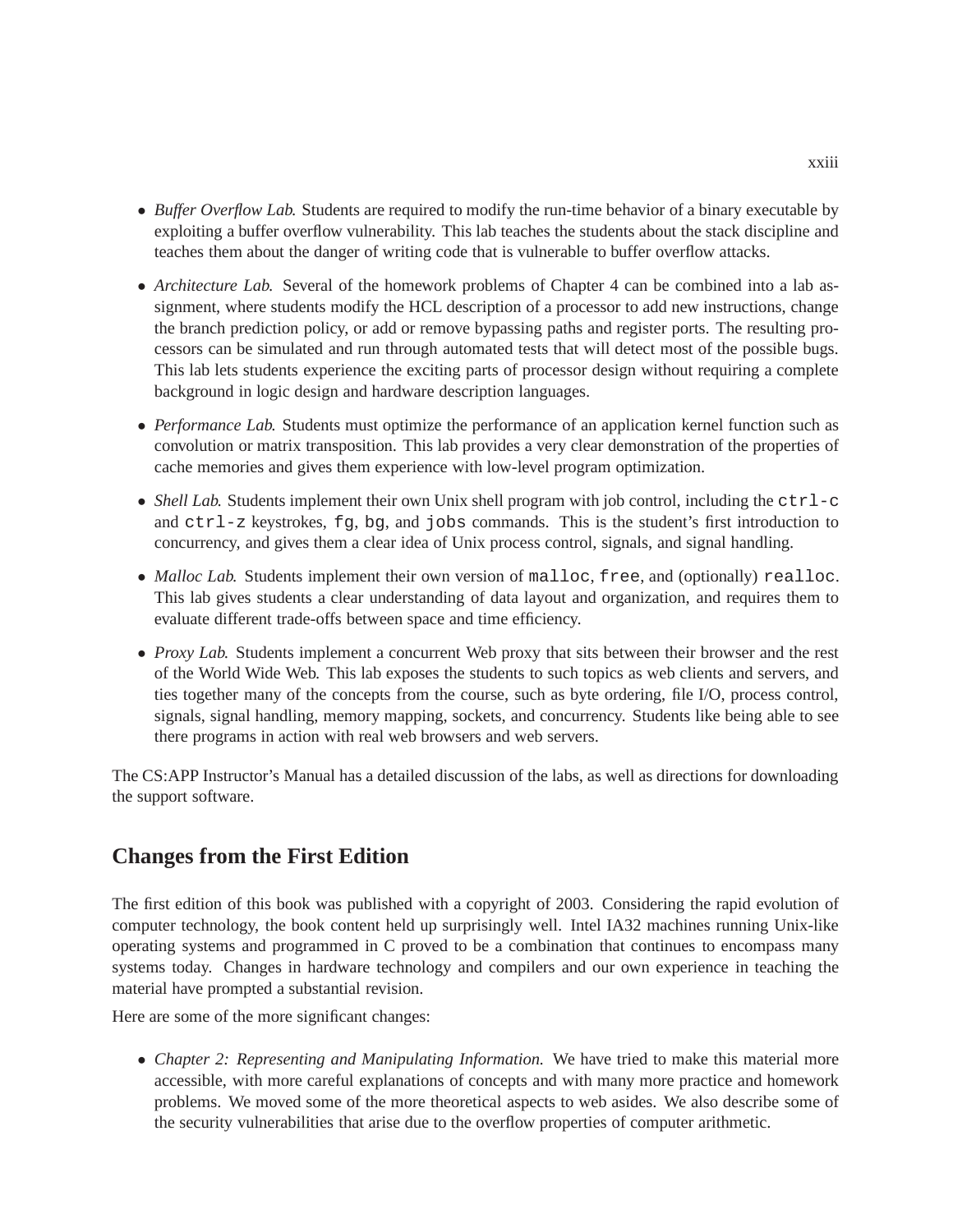- *Chapter 3: Machine-Level Representation of Programs.* We have extended our coverage to include x86-64, the extension of x86 processors to a 64-bit word size. We also use the code generated by a more recent version of GCC. We have enhanced our coverage of buffer overflow vulnerabilities. We have created web asides on two different classes of instructions for floating point, and also a view of the more exotic transformations made when compilers attempt higher degrees of optimization.
- *Chapter 4: Processor Architecture.* We include a more careful exposition of exception detection and handling in our processor design. We have also created a web aside showing a mapping of our processor designs into Verilog, enabling synthesis into working hardware.
- *Chapter 5: Optimizing Program Performance.* We have greatly changed our description of how an out-of-order processor operates and have created a simple technique for analyzing program performance based on the paths in a data-flow graph representation of a program. A web aside describes how C programmers can write programs that make use of the SIMD (single-instruction, multiple-data) instructions found in more recent versions of x86 processors.
- *Chapter 6: The Memory Hierarchy.* We have added material in solid-state disks, and we have updated our presentation to be based on the memory hierarchy of an Intel Core i7 processor.
- *Chapter 7: Linking.* This chapter has changed only slightly.
- *Chapter 8: Exceptional Control Flow.* We have enhanced our discussion of how the process model introduces some fundamental concepts of concurrency, such as nondeterminism.
- *Chapter 9: Virtual Memory.* We have updated our memory system case study to describe the 64-bit Intel Core i7 processor. We have also updated our sample implementation of malloc to work for both 32 and 64-bit execution.
- *Chapter 10: System-Level I/O.* This chapter has changed only slightly.
- *Chapter 11: Network Programming.* This chapter has changed only slightly.
- *Chapter 12: Concurrent Programming.* We have increased our coverage of the general principles of concurrency, and we also describe how programmers can use thread-level parallelism to make programs run faster on multi-core machines.

In addition, we have added and revised a number of practice and homework problems.

#### **Acknowledgments for the Second Edition**

We are deeply grateful to the many people who have helped us produce this second edition of the CS:APP text.

First and foremost, we would to recognize our colleagues who have taught the ICS course at Carnegie Mellon, Guy Blelloch, Roger Dannenberg, David Eckhardt, Greg Ganger, Seth Goldstein, Greg Kesden, Bruce Maggs, Todd Mowry, Andreas Nowatzyk, Frank Pfenning, and Markus Pueschel, for their insightful feedback and encouragement.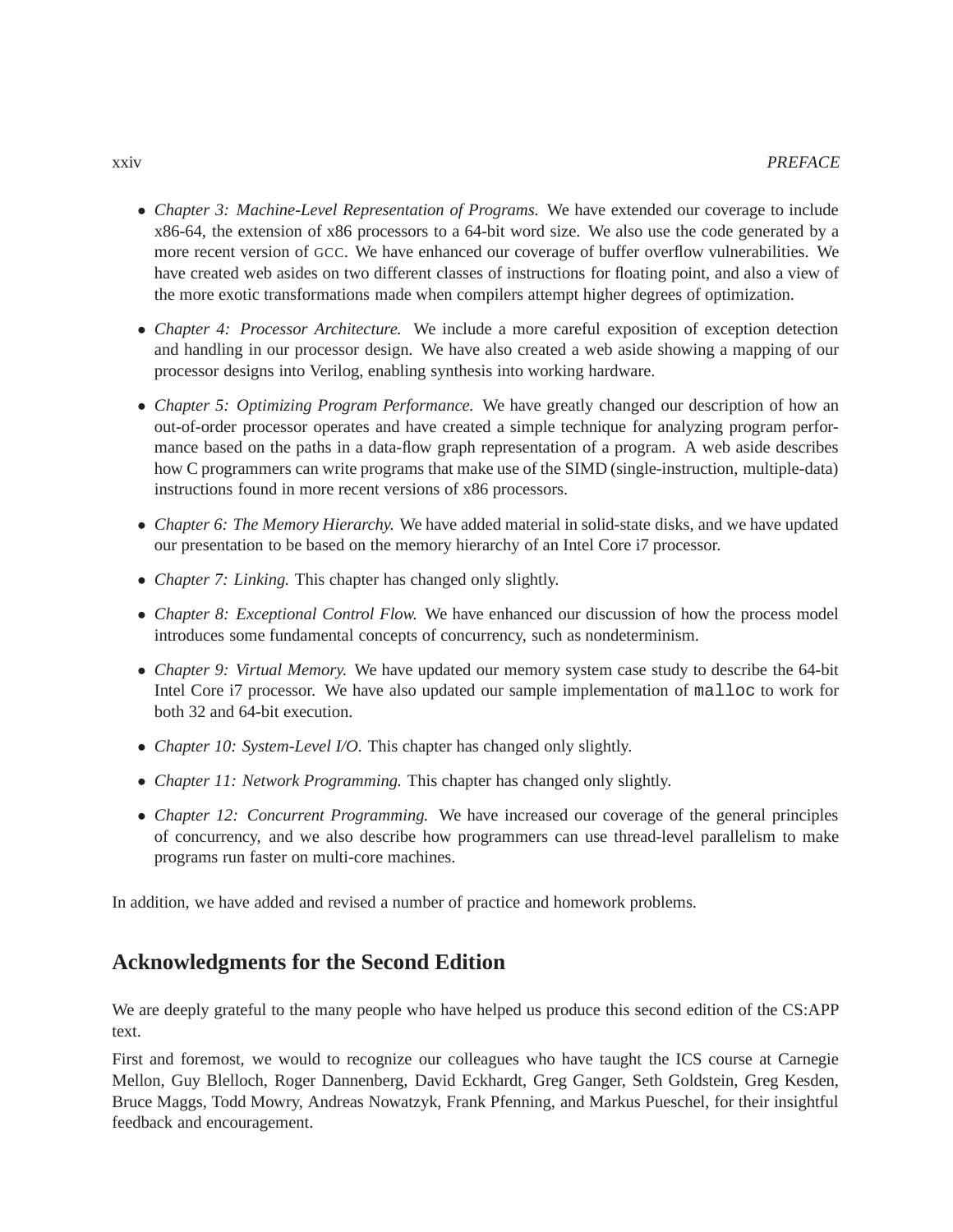Thanks also to our sharp-eyed readers who contributed reports to the errata page for the first edition: Daniel Amelang, Quarup Barreirinhas, Michael Bombyk, Jörg Brauer, Jordan Brough, Yixin Cao, James Caroll, Rui Carvalho, Hyoung-Kee Choi, Al Davis, Grant Davis, Christian Dufour, Mao Fan, Tim Freeman, Inge Frick, Max Gebhardt, Jeff Goldblat, Thomas Gross, Anita Gupta, John Hampton, Hiep Hong, Greg Israelsen, Ronald Jones, Haudy Kazemi, Brian Kell, Constantine Kousoulis, Sacha Krakowiak, Arun Krishnaswamy, Martin Kulas, Michael Li, Zeyang Li, Ricky Liu, Mario Lo Conte, Dirk Maas, Devon Macey, Carl Marcinik, Will Marrero, Simone Martins, Tao Men, Mark Morrissey, Venkata Naidu, Bhas Nalabothula, Thomas Niemann, Eric Peskin, David Po, Anne Rogers, John Ross, Michael Scott, Seiki, Ray Shih, Darren Shultz, Erik Silkensen, Suryanto, Emil Tarazi, Nawanan Theera-Ampornpunt, Joe Trdinich, Michael Trigoboff, James Troup, Martin Vopatek, Alan West, Betsy Wolff, Tim Wong, James Woodruff, Scott Wright, Jackie Xiao, Guanpeng Xu, Qing Xu, Caren Yang, Yin Yongsheng, Wang Yuanxuan, Steven Zhang, and Day Zhong. Special thanks to Inge Frick, who identified a subtle deep copy bug in our lock and copy example, and to Ricky Liu, for his amazing proofreading skills.

Our Intel Labs colleagues Andrew Chien and Limor Fix were exceptionally supportive throughout the writing of the text. Steve Schlosser graciously provided some disk drive characterizations. Casey Helfrich and Michael Ryan installed and maintained our new Core i7 box. Michael Kozuch, Babu Pillai, and Jason Campbell provided valuable insight on memory system performance, multi-core systems, and the power wall. Phil Gibbons and Shimin Chen shared their considerable expertise on solid-state disk designs.

We have been able to call on the talents of many, including Wen-Mei Hwu, Markus Pueschel, and Jiri Simsa to provide both detailed comments and high-level advice. James Hoe helped us create a Verilog version of the Y86 processor and did all of the work needed to synthesize working hardware.

Many thanks to our colleagues who provided reviews of the draft manuscript: James Archibald (Brigham Young University), Richard Carver (George Mason University), Mirela Damian (Villanova University), Peter Dinda (Northwestern University), John Fiore (Temple University), Jason Fritts (St. Louis University), John Greiner (Rice University), Brian Harvey (University of California, Berkeley), Don Heller (Penn State University), Wei Chung Hsu (University of Minnesota), Michelle Hugue (University of Maryland), Jeremy Johnson (Drexel University), Geoff Kuenning (Harvey Mudd College), Ricky Liu, Sam Madden (MIT), Fred Martin (University of Massachusetts, Lowell), Abraham Matta (Boston University), Markus Pueschel (Carnegie Mellon University), Norman Ramsey (Tufts University), Glenn Reinmann (UCLA), Michela Taufer (University of Delaware), and Craig Zilles (UIUC),

Finally, we would like to thank our editor at Prentice Hall, Matt Goldstein, for his help, encouragement, and occasional prodding throughout the writing of the text.

#### **Acknowledgments from the First Edition**

We are deeply indebted to many friends and colleagues for their thoughtful criticisms and encouragement. A special thanks to our 15-213 students, whose infectious energy and enthusiasm spurred us on. Nick Carter and Vinny Furia generously provided their malloc package.

Guy Blelloch, Greg Kesden, Bruce Maggs, and Todd Mowry taught the course over multiple semesters, gave us encouragement, and helped improve the course material. Herb Derby provided early spiritual guidance and encouragement. Allan Fisher, Garth Gibson, Thomas Gross, Satya, Peter Steenkiste, and Hui Zhang